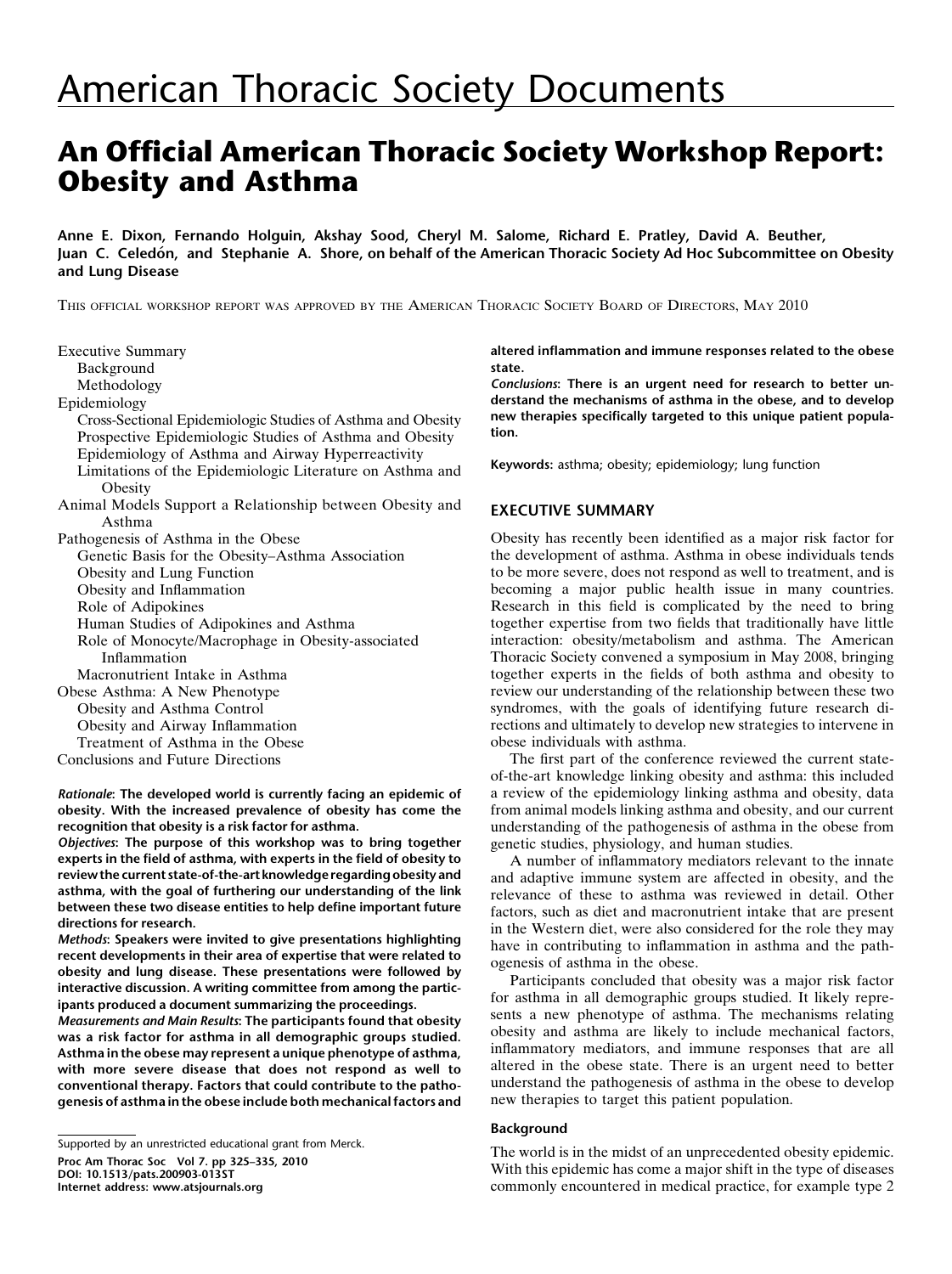diabetes (once a disease of the overweight elderly patient) is now a disease that may present in childhood. We are only just beginning to understand the impact obesity has on pulmonary health. This workshop was convened to review the current stateof-the-art understanding of the impact of obesity on pulmonary health, particularly as it relates to asthma. The goal was to identify current gaps in our knowledge, and potential important areas for future research.

#### Methodology

A group of researchers with expertise in the mechanisms of inflammation in obesity, and a group of researchers and clinicians with expertise in lung disease and obesity were invited to a workshop on obesity and asthma in May 2008. Participants were asked to present the current state of science in their particular field of expertise. The literature was assessed by electronic and manual searches, but no specific instructions on how to search the literature or regarding inclusion and exclusion criteria were given or used. Consensus on the current state of knowledge, and directions for future research, were reached by active discussion at the workshop. A writing committee summarized the findings of the workshop, and all invited participants were given the opportunity to view and comment on the report, which was then revised to ensure that it reflected the proceedings of the workshop.

# EPIDEMIOLOGY OF ASTHMA AND OBESITY

#### Cross-Sectional Epidemiologic Studies of Asthma and Obesity

There is an increased prevalence of asthma in the obese population. The majority of the forty cross-sectional studies published to date report a modest positive association between obesity and asthma, with odds ratios of 1.5 to 3.5 (1). Most of these studies are large, population-based investigations that use measured or reported body mass index (BMI) to quantify obesity, and self-reported physician diagnosis of asthma. It is important to note that some of these studies group underweight subjects (BMI  $<$  18.5 kg/m<sup>2</sup>) and subjects of normal weight (BMI 18.5–24.9 kg/m<sup>2</sup>) together, but the prevalence of asthma increases at both extremes of BMI, giving the asthma–BMI curve a J shape (Figure 1) (2). If the increased prevalence of asthma in underweight populations is not accounted for, the magnitude of the obesity–asthma relationship may be underestimated. Though many of these studies are based on predominantly white populations (3–6), similar findings have been reported in Chinese (2) and Indian populations (7). Kim and Camargo specifically looked at the effect of race on the relationship between asthma and obesity in a U.S. population, and found that there was a positive relationship in both black and Hispanic men (8), suggesting that the relationship between asthma and obesity is consistent among diverse patient populations

## Prospective Epidemiologic Studies of Asthma and Obesity

There have been a number of studies of obesity and the risk of incident asthma, and all but one have shown a significant positive association between increasing obesity (usually BMI) and a new diagnosis of asthma, with modest risk ratios in the range of 1.1 to 3.5. However, among these studies there is heterogeneity in effect size and in the influence of sex on this relationship. These studies consistently show that obesity is a risk factor for obesity among women (9–13), though some report that obesity is not a risk factor among men (14–17). This may be related to differences in the number of males that are obese, giving limited power to some of these studies (15, 17), and different levels of obesity used in the obese category (14,



Figure 1. U-Shaped relationship between body mass index (kg/m<sup>2</sup>) and risk of asthma and symptomatic airway hyperresponsiveness in 3,386 men in Anqing, adjusting for age, intensity of cigarette smoking, skin test reactivity to one or more allergens, and familial correlations. Adapted with permission from Reference 2.

16). It may also reflect some diagnostic bias; Chinn and coworkers reported that obesity was a risk factor for asthma in women, whereas it was only a risk factor for wheeze (in the absence of cold symptoms) in men (18), suggesting that women with respiratory symptoms were more likely to be given a diagnosis of asthma than men. A recent meta-analysis of adult prospective studies reported that the odds of a new diagnosis of asthma at 1 year in overweight or obese versus normal-BMI individuals were significantly elevated at 1.51 (95% confidence interval [CI], 1.27–1.80), that there was a dose–response effect of increasing BMI leading to increasing odds of incident asthma, and that the effect of sex on this relationship was not significant (19). The authors estimated that 250,000 new adult cases of asthma each year in the Unites States may be attributable to overweight and obesity.

# Epidemiological Studies of Airway Hyperreactivity and Obesity

It is still unclear whether obesity increases the prevalence or incidence of airway hyperresponsiveness (AHR). Many crosssectional studies have found no association between AHR and obesity in either children (20) (Table 1) or young adults (17, 21, 22). Other cross-sectional studies have found significant associations that are specific to sex. In 1,459 Taiwanese junior high school students, Huang and colleagues (23) found that girls in the lowest quintile of BMI had the lowest prevalence of AHR. However, there were no differences between the upper four quintiles, suggesting that this association was not driven by overweight and obesity, and there was no association between BMI and AHR in boys. In contrast, Chinn and coworkers, in a report of 11,277 adults from the European Community Respiratory Health Survey (aged 20–44 yr) (24) found an association between BMI and airway responsiveness that was significant in men, but not in women. The effect was small, in that a 10-unit increase in BMI would be needed to decrease  $PD_{20}FEV_1$  of one third of a doubling dose. There are few longitudinal studies to determine the effect of obesity on the incidence of AHR. In a case-control study of 61 men who developed AHR during a 4-year follow-up, and 244 control subjects, in the Greater Boston area (mean age 62 yr), Litonjua and colleagues (25) found that both low and high BMI at baseline were risk factors for the development of AHR.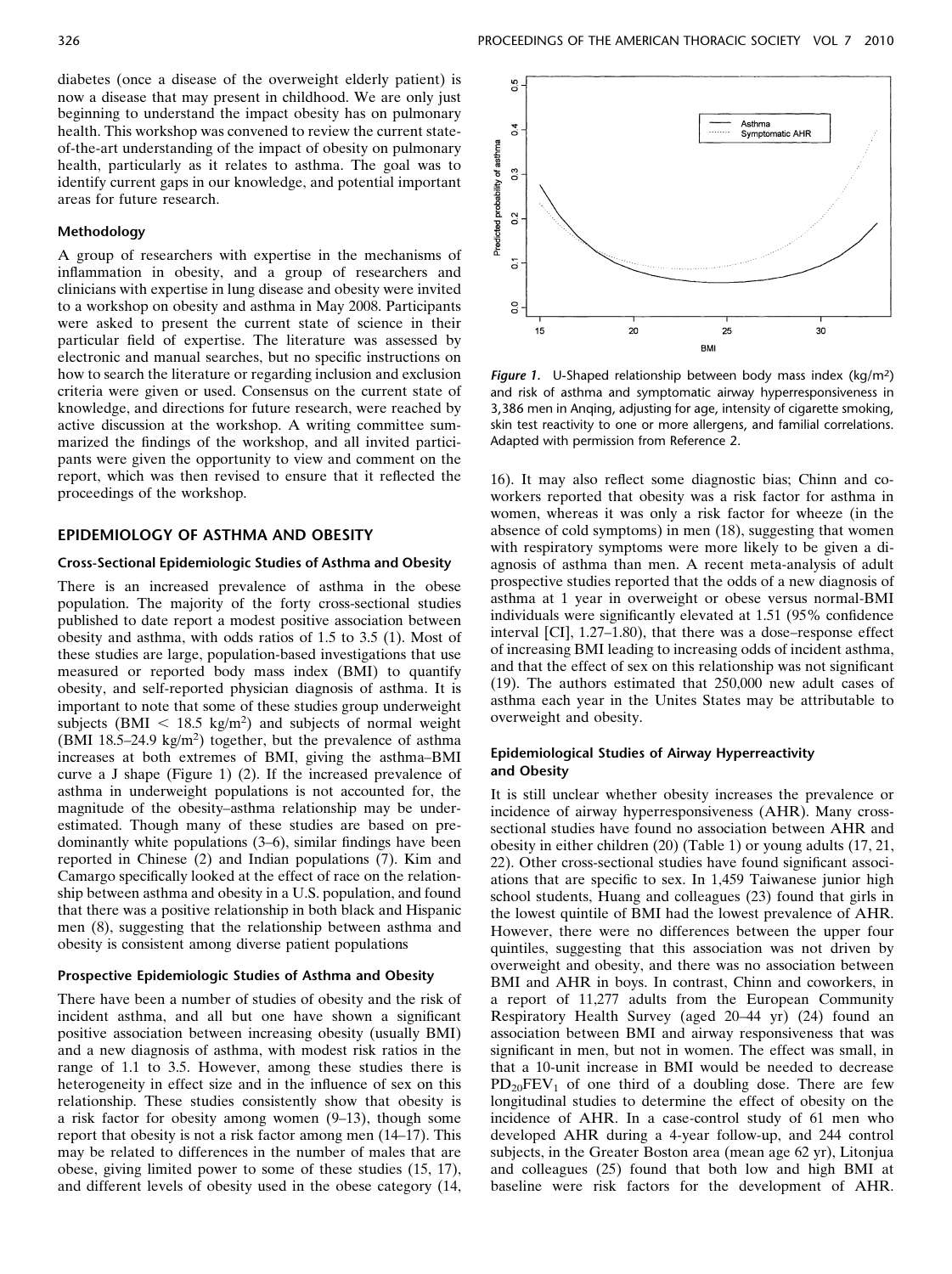However, Hancox and coworkers (17) found no association, in either men or women, between BMI and AHR in 1,000 subjects followed from age 9 to age 26 years. The reasons for these differing findings is unclear, but it is possible that the effect is small, and therefore only detectable in large studies, or is related to variation in demographics including age and degree of obesity, which may also be interrelated.

The combination of AHR and symptoms is used as a standard for defining asthma in epidemiologic studies (26), and several studies have shown that obesity is associated with the prevalence or incidence of asthma defined this way (2, 17, 27). Interestingly, in their longitudinal study, Hancox and colleagues (17) found that while obesity did not increase the risk of developing AHR, women were at increased risk of developing asthma symptoms, and at greater risk for the combination of symptoms and AHR. Similarly, Celedon and coworkers found that increasing BMI was associated with an increased risk of symptomatic AHR in a cross-sectional study of 7,109 Chinese adults (2). So, while increasing BMI may have a very small effect on the risk of AHR, increasing obesity is also likely to be associated with increasing symptoms, and the combination of increased symptoms and increased AHR would significantly increase the risk of an asthma diagnosis.

In studies of subjects with asthma, however, there is consistent evidence for a lack of association between BMI and AHR, indicating that the severity of AHR is not increased in obese individuals with asthma (28–32). This suggests that any effect of obesity on airway responsiveness has no further effect once the asthma phenotype is established. Indeed, Sood and colleagues came to just this conclusion following a study of 1,725 subjects referred for assessment of respiratory symptoms (33). They found that increasing BMI was associated with increasing airway responsiveness among subjects without AHR (without asthma), but was not associated with the severity of AHR in subjects with asthma.

# Limitations of the Epidemiologic Literature

Body mass index is a convenient and widely accepted measure of adiposity, but obesity is a heterogeneous disease, and BMI may not be the best measure of the effect of obesity on the lung. The mechanical effect of obesity on lung function is more strongly associated with central body fat distribution (34), and a subset of obese individuals demonstrate a phenotype of

Most large epidemiologic studies rely on self-reported weight and height, and self-reported physician's diagnosis of asthma. Concerns about misclassification of weight category and validity of asthma diagnosis have been raised. However, self-reported weight correlates strongly with measured weight in this population (36), and many of these studies used several definitions of asthma, with no change in results using different asthma definitions (10). In addition, a recent study suggests that the rate of false asthma diagnosis in those carrying a physician diagnosis of asthma is the same in the obese and nonobese: 32% of obese and 30% of nonobese subjects reporting asthma failed to meet more rigorous criteria for an asthma diagnosis (37). Thus, there is strong, consistent, and valid epidemiologic data to support a relationship between obesity and the development of asthma.

# ANIMALS MODELS SUPPORT A RELATIONSHIP BETWEEN OBESITY AND ASTHMA

Obese mice exhibit innate AHR. AHR is observed using both serotonin or methacholine as the bronchoconstricting agonist, similar to the nonspecific AHR that characterizes human asthma. This innate AHR has been observed regardless of the modality of obesity. For example, mice obese because of a genetic deficiency in the satiety hormone, leptin, or its receptor (ob/ob and db/db mice), because of a genetic deficiency in carboxypeptidase E, an enzyme involved in processing neuropeptides associated with satiety ( $Cpe^{fat}$  mice), and mice rendered obese as the result of a high fat diet, each exhibit AHR compared with age- and sex-matched controls (38–41). The magnitude of this AHR appears to vary with the magnitude of the obesity. For example, ob/ob and db/db mice are the most obese of the models studied and also have the greatest degree of AHR (42). However, the duration of obesity may also play a role, since mice raised on high fat diets for 30 or more weeks exhibit AHR, whereas mice raised on this diet for only 16 weeks do not, even though the extent of their obesity is similar (41). Compared with lean mice, obese mice also have greater allergen-induced increases in airway responsiveness (43). Obese mice also have augmented pulmonary responses to acute ozone exposure, another asthma trigger. In particular, obese mice ex-

TABLE 1. STUDIES ON THE RELATIONSHIP BETWEEN AHR AND BMI

| Study               | Country                                                    | $\mathsf{n}$                    | Approx. Age   | Type of Study                                  | Finding                                                                  |
|---------------------|------------------------------------------------------------|---------------------------------|---------------|------------------------------------------------|--------------------------------------------------------------------------|
| Huang, 1999         | Taiwan                                                     | 1,459                           | "Junior High" | Cross-sectional                                | Relationship between AHR and BMI, girls only                             |
| Celedon,<br>2001    | China                                                      | 7,109                           | $Mean = 37$   | Cross-sectional                                | Relationship between symptomatic AHR and BMI                             |
| Schachter,<br>2001  | Australia                                                  | 1,971                           | Mean $=$ 35   | Cross-sectional, pooled                        | No relationship AHR and BMI                                              |
| Chinn, 2002         | Europe, Australia,<br>New Zealand,<br><b>United States</b> | 11,277                          | $20 - 44$     | Cross-sectional                                | Relationship between AHR and BMI, significant in<br>men only             |
| Litonjua, 2002      | <b>United States</b>                                       | 61 with new-onset<br>AHR        | Mean $= 62$   | Case control                                   | New-onset AHR related to BMI                                             |
|                     |                                                            | 244 matched<br>control subjects | Mean $= 61$   |                                                |                                                                          |
| Schachter,<br>2003  | Australia                                                  | 5,933                           | $7 - 12$      | Cross-sectional, pooled                        | No relationship AHR and BMI                                              |
| <b>Bustos, 2005</b> | Chile                                                      | 1,232                           | early         | Cross-sectional                                | No relationship AHR and BMI                                              |
| Hancox, 2005        | New Zealand                                                | $\sim$ 1,000                    | $9 - 26$      | pooled data from birth<br>cohort               | No relationship AHR and BMI<br>Relationship between AHR, asthma, and BMI |
| Sood, 2006          | <b>United States</b>                                       | 1,725                           | Adults        | Cross-sectional, clinic referral<br>population | Relationship between AHR and BMI, only subjects<br>without asthma        |

Definition of abbreviations: AHR, airway hyperresponsiveness; BMI, body mass index.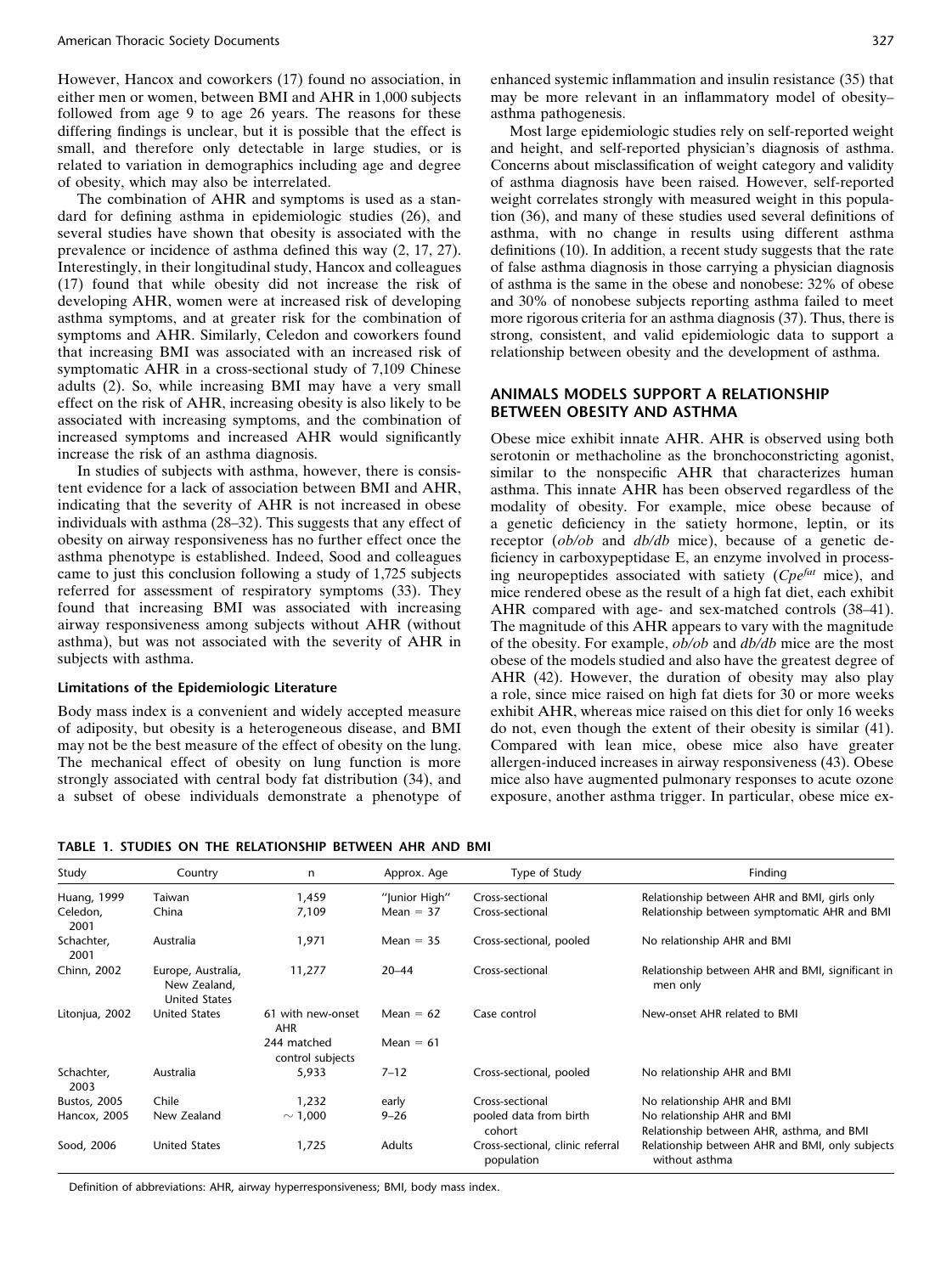## PATHOGENESIS OF ASTHMA IN THE OBESE

#### Genetic Basis for the Obesity–Asthma Association

Little is known about a potential genetic basis for the observed association between obesity and asthma. Hallstrand and colleagues reported an analysis of 1,001 monozygotic and 383 dizygotic same-sex American twin pairs, and found that 8% of the genetic component of obesity is shared with asthma, thus explaining the greatest amount of covariation in the association between the two diseases (46). In a subsequent large study of 29,183 Danish twin subjects, the age-adjusted genetic liabilities to obesity and asthma were significantly correlated only in women, with an r value of 0.28 (47). These results and the observed overlap in candidate genes and/or candidate genomic regions for obesity and asthma suggest that certain genetic variants may have pleiotropic effects on both obesity and asthma and/or influence pathways that are common to both diseases (e.g., growth).

Studies will be required to investigate whether specific genetic variants influence both obesity and asthma within the same population. Future genetic association studies will also have to account for potential epigenetic mechanisms, gene-bygene interactions, and gene-by-environment interactions on obesity and asthma.

#### Obesity and Lung Function

The most consistently reported effect of obesity on lung function is a decrease in the functional residual capacity (FRC) and expiratory reserve volume (ERV) (48, 49). The FRC is determined by the balance between inflationary and deflationary pressures on the lung. In the obese, increased deflationary pressures, due to increases in intra-abdominal pressure on the diaphragm and in fat mass on the chest wall (49), mean that the FRC occurs at a lower lung volume than in the nonobese individual (Figure 2). There are smaller effects on total lung capacity (TLC) that become more prominent in severe obesity (48, 49), but residual volume (RV) is usually well preserved (48, 50) or even elevated (51).

Airflow obstruction, as measured by the  $FEV<sub>1</sub>/FVC$  ratio, is not usually associated with obesity  $(52)$ . Indeed, the  $FEV<sub>1</sub>/FVC$ ratio may be increased in obese individuals if airway closure and gas trapping reduces the FVC. As a consequence of breathing at lower FRC, airway caliber is decreased throughout the tidal breathing cycle, resulting in an increase in airway resistance (53). Some studies have suggested that the increase in airflow resistance may not be due entirely to the reduced lung volume (48, 54), but the cause of the additional resistance remains unknown.

It has been suggested that the mechanical effects of obesity on the lungs could alter airway smooth muscle (ASM) contractility and increase airway responsiveness (55). Breathing voluntarily at low lung volumes increases airway responsiveness to methacholine in lean subjects without asthma (56), an effect that is presumed to be a consequence of unloading of the airways due to the reduction in lung elastic recoil at low lung volumes. However, lung elastic recoil is increased in the obese (57), and may therefore offset the effects of low lung volumes. Tidal volumes may be reduced in the obese (50), but this is not a consistent finding in obese subjects at rest (58, 59). Indeed, Boulet and coworkers (58) found that breathing patterns in obese and nonobese subjects were similar in the volume and frequency of both regular tidal breaths and occasional deep inspirations. However, in obese subjects breathing at low lung volumes, the airways remain at smaller caliber and the ASM is at shorter length throughout the breathing cycle. It is possible that this would change the contractile properties of the ASM, either by plastic adaptation to a shorter length (60) or alterations in cross-bridge cycling (61), resulting in an increase in ASM contractility and an increase in airway responsiveness.

The effects of bronchoconstriction in obese individuals can be compounded by other mechanical changes that increase the sensation of dyspnea. Compared with nonobese individuals, bronchoconstriction in obese individuals causes greater hyperinflation (32, 59), possibly as a consequence of increased expiratory flow limitation (62, 63) and greater airway closure (64). Both expiratory flow limitation (65) and airway closure (66) contribute to changes in respiratory system reactance. In a recent study, obese and nonobese subjects without asthma had similar changes in  $FEV<sub>1</sub>$  following methacholine-induced airway narrowing, but the severity of dyspnea was greater in the obese group (59). This difference in symptoms was attributed to a greater change in respiratory system reactance in the obese, reflecting increased elastic loads. The occurrence of additional elastic loads in the obese during bronchoconstriction, which are not well reflected by spirometry, may explain why some obese individuals with asthma have more severe symptoms than their lean counterparts despite similar spirometry (67).

#### Obesity and Inflammation

Obesity is associated with a state of chronic, low-grade inflammation that has been linked to conditions such as insulin resistance, type 2 diabetes, nonalcoholic fatty liver disease, and atherosclerosis. Both cellular mediators of immunity and proinflammatory signaling molecules are perturbed in obesity. The total leukocyte count correlates with the degree of obesity in otherwise healthy subjects (68), and the monocyte/macrophage and lymphocyte lineages, in particular, are altered in the obese state (69). In the obese, the number of adipose tissue resident macrophages is increased (Figure 3), and these macrophages secrete a large variety of inflammatory molecules such as tumor necrosis factor- $\alpha$  (TNF- $\alpha$ ), interleukin-6 (IL-6), plasminogen activator inhibitor-1 (PAI-1), macrophage chemotactic protein-1 (MCP-1), and complement, and circulating plasma levels of these factors are increased in obesity (69). Adipocytes also produce a number of hormones, including leptin and adiponectin. Factors produced by adipose tissue and released into the circulation (adipokines) may affect the airway directly, or may act through cells of the immune system (Figure 4), as has been most clearly shown for leptin and adiponectin (70, 71). We will first address data linking adipokines to asthma and then consider the potential role that cells of the monocyte/macrophage lineage may play in obesity-associated asthma.

#### Role of Adipokines

Leptin is a small, 16-kD protein secreted from adipocytes. Leptin was originally identified as a mediator of appetite and energy expenditure (72). Circulating plasma leptin levels are increased in proportion to obesity (73). Leptin's structure is similar to that of the IL-6 cytokine family, consisting of a four– $\alpha$ -helix bundle (74), and not surprisingly, leptin also has significant immunomodulatory functions. The action of leptin is mediated through a specific membrane receptor that has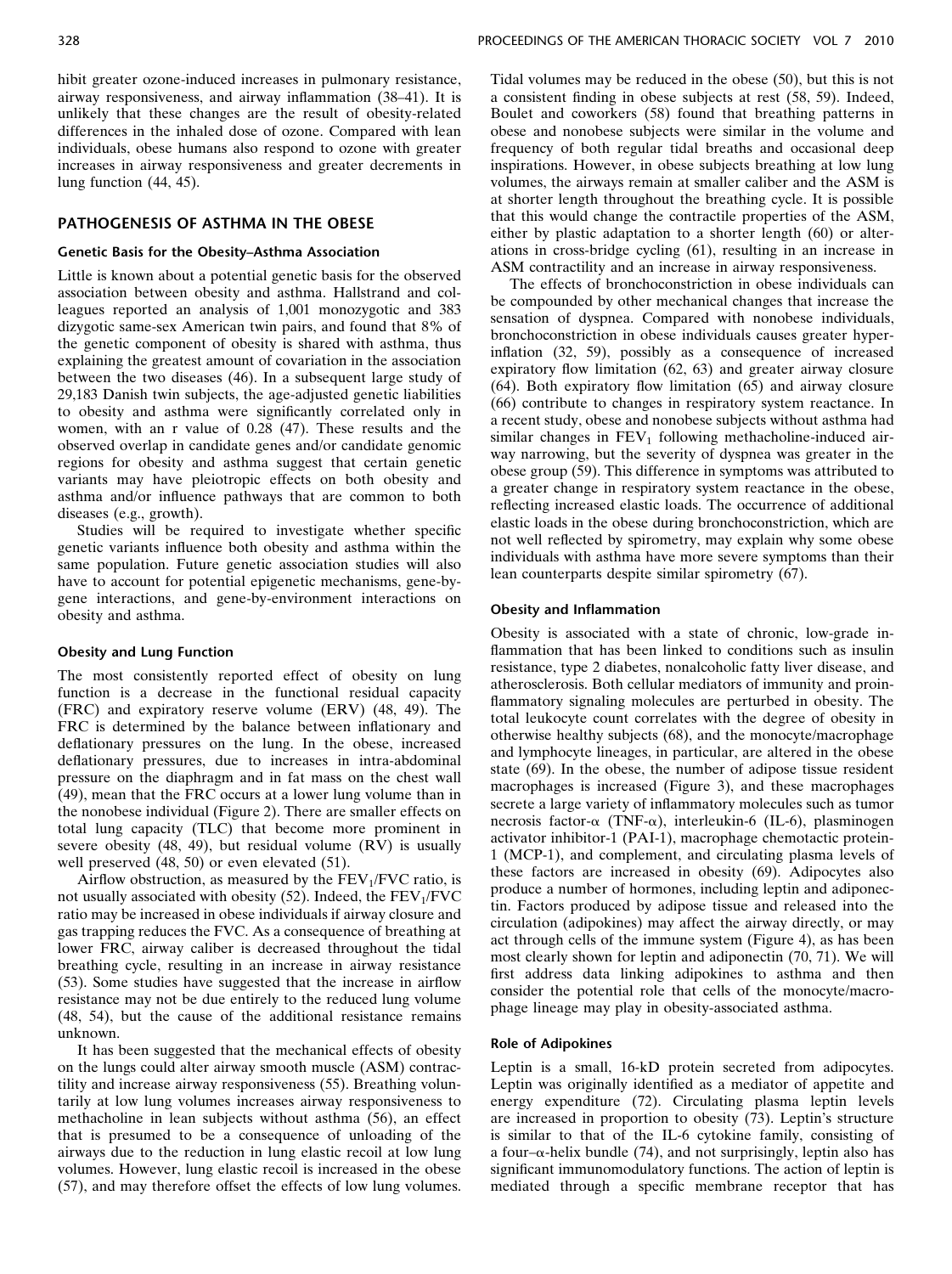

Figure 2. Pressure-volume curves for the chest wall (Ccw), lung (CL), and respiratory system (Crs) in normalweight and obese individuals. In the obese individual there is a rightward shift in the chest wall curve, consistent with mass loading of the thorax, and a reduction the compliance of the lung and the respiratory system, resulting in a reduction in functional residual capacity (FRC).

homology to the IL-6 family of class 1 cytokine receptors (75). Several isoforms of this receptor have been identified that arise from alternative splicing and that differ in their signal transduction ability. The leptin receptor is expressed in the hypothalamus (where it regulates food intake and energy expenditure) (76), and also on all cell types of the innate and adaptive immune system (77–82). Leptin has multiple effects on cells of the innate immune system, such as promoting phagocytosis, proinflammatory cytokine production, chemotaxis, and surface markers of activation (80, 83–90). Leptin also affects cells of the adaptive immune response—in humans, leptin can induce proliferation of naïve T cells and modulate cytokine production toward production of Th1 cytokines (91). The importance of these effects of leptin on asthma are not known, though in rodent models of inflammatory bowel disease leptin appears to be a pivotal mediator: intestinal inflammation is decreased in leptin-deficient ob/ob mice (92), and T cells from leptin receptor–deficient (db/db) mice display reduced capacity to induce colitis (93). The role of leptin in pulmonary inflammation is not well defined, although leptin infusion increases allergen-induced airway hyperreactivity in normal-weight mice (70). Interestingly, this hyperresponsiveness occurs despite similar levels of airway inflammatory Th2 cytokine levels in leptininfused versus saline-infused mice, suggesting that leptin may be producing effects on cells other than the Th2 lymphocyte population.

Another factor produced by adipose tissue that has been implicated in asthma is adiponectin (71). In contrast to leptin, adiponectin levels are decreased in obesity, diabetes, and atherosclerosis, and serum levels increase with weight loss (94, 95). In addition to important effects on fatty acid metabolism and insulin sensitivity, adiponectin also appears to have anti-inflammatory properties. Adiponectin infusion decreases allergen-induced airway hyperreactivity, but the mechanisms relating adiponectin to pulmonary disease are yet to be defined. Three species of adiponectin are recognized in serum: high molecular weight, hexameric, and trimeric (96, 97). T cadherin, which binds particularly to high-molecular-weight adiponectin, may be important for the actions of adiponectin in the lung as levels of adiponectin are markedly decreased in the BAL of T cadherin–deficient mice (whereas serum levels are increased) (98). Two other adiponectin receptors, Adipo R1 and R2, have also been identified (99). AdipoR1 is expressed in multiple cell types, including bronchial epithelium, but the role of Adipo R1 and R2 in the lung are not known.

## Human Studies of Adipokines and Asthma

A number of human studies have examined the relationship between leptin and/or adiponectin and asthma. Although the obesity–asthma association does not appear to be explained by either serum leptin or adiponectin alone (100, 101), both serum leptin and adiponectin concentrations do appear to be independently associated with asthma in population subgroups, even after adjusting for obesity  $(100-103)$ .

Most studies show a positive relationship between serum leptin and a negative association between serum adiponectin and the risk of asthma (100–103). These studies usually include asthma diagnosed on the basis of self report, parental report, or physician report (100–103). The only study that used a physiological phenotype of asthma (methacholine reactivity), in children did not show significant associations between serum leptin or adiponectin and asthma (104).

The strength of the associations described is usually modest. For leptin, the strength varies from odds ratios of about 2–4 for asthma (100, 102, 103), although odds ratios of about 6–13 have been described in a subgroup analyses in some studies (100, 102, 103). For adiponectin, odds ratio of about 0.5 for asthma have been described in the highest tertile of serum adiponectin concentration in premenopausal women (101).

The adipokine–asthma associations appear to be sex and age dependent. Associations are noted in prepubertal boys, peripubertal girls, and premenopausal women for leptin and peripubertal girls and premenopausal women for adiponectin (100–103). One longitudinal study reported that adiponectin (but not leptin) in term infants was associated with asthma (105). It is therefore possible that serum adipokines have different inflammatory effects in the perinatal period, as compared with later in life. Sex- and age-related factors may therefore modify the adipokine–asthma association.

Studies do not show a consistent relationship of adipokines with either atopic or nonatopic variants of asthma (100, 102, 103). One study showed a positive association between serum leptin and serum immunoglobulin E (103) and another showed a negative association between serum adiponectin and atopic dermatitis and eczema in children (102).

These cross-sectional studies are unable to determine causation or direction of the association between adipokines and asthma. In mice these relationships are bidirectional, with adipokines affecting allergen-induced airway hyperreactivity and asthma (allergen challenge) affecting adipokine production (70, 71). However, a small study of human subjects with mild asthma does not support the hypothesis established in mice that allergen inhalation affects serum leptin and adiponectin concentrations (106).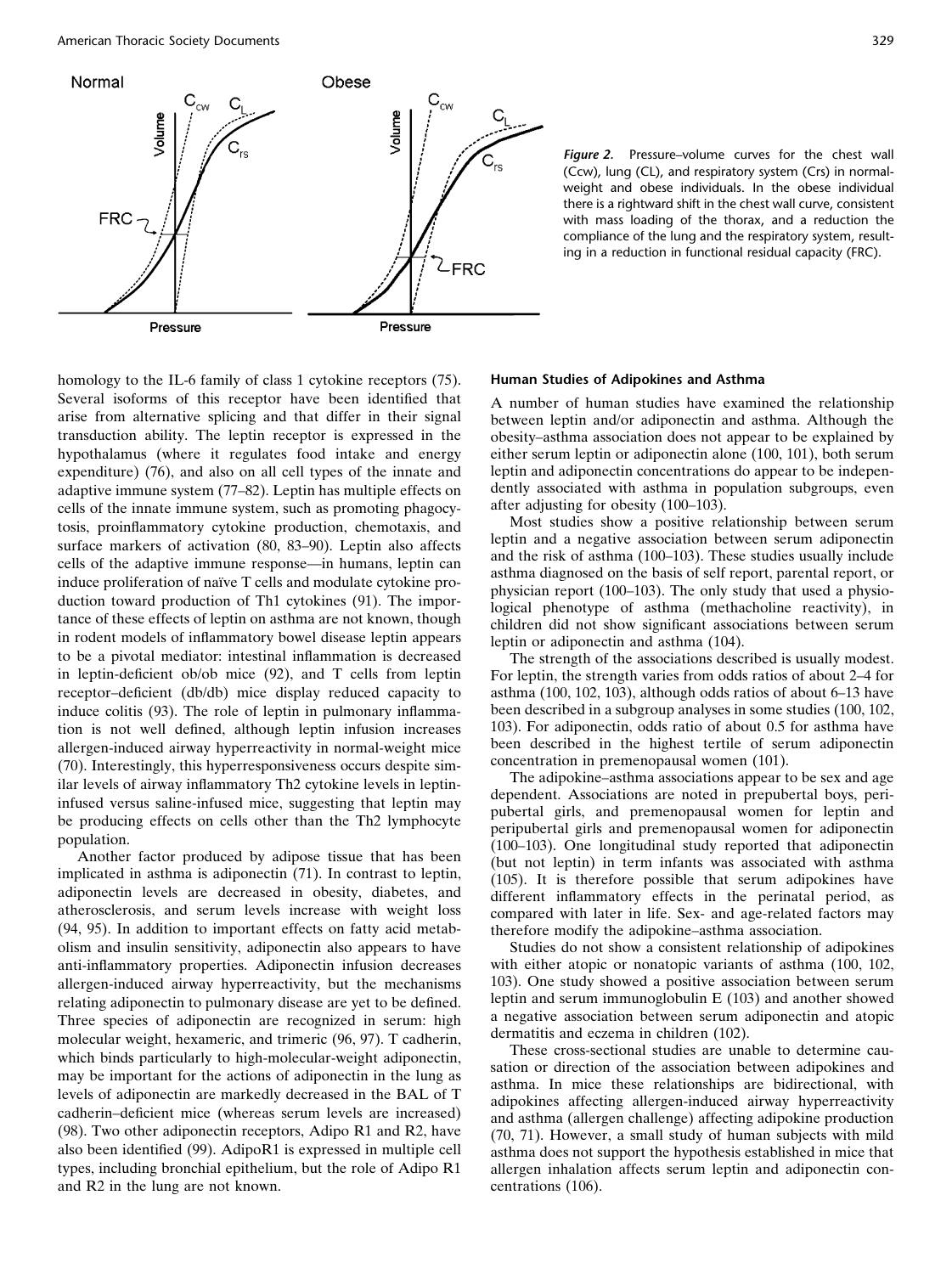

Figure 3. Adipose tissue is a complex tissue containing adipocytes ( $a$ , light green), vascular cells (a, bright green, arrows), and macrophages (b, red) among other stromal and immune cell populations. Local changes in adipokine production by adipocytes can affect leukocyte cytokine secretion and may influence both local and systemic inflammation. (c) DAPI counterstained nuclei. (d) Merged image. Scale  $bar = 200 \mu m$ .

The human studies suggest that adipokines such as leptin and adiponectin may affect human asthma, though other factors such as age and sex may modify this affect. One cross-sectional study suggests that another adipokine, resistin, may reduce asthma risk in children (104). The role and mechanism of action of adipokines in asthma requires further study.

# Role of Monocyte/Macrophage in Obesity-associated Inflammation

Cells of the monocyte/macrophage lineage are clearly altered in obesity. Studies in mice and humans show that over 800 genes associated with obesity are involved in inflammatory responses and macrophage activation, creating ''a macrophage enhanced metabolic network'' (107). Adipose tissue resident macrophages are increased in obesity (108) (Figure 3), and are an important source of proinflammatory cytokines in the obese. An active area of investigation is the study of macrophage populations in nonadipose tissues. For example, altered Kupfer cell function in the liver of obese individuals are involved in the pathogenesis of steatohepatitis (109). Alveolar macrophage function is likely also to be affected by obesity, as leptin (which is increased in obesity) can affect alveolar macrophage function. Leptin deficiency impairs alveolar macrophage function, and exogenous leptin can increase alveolar macrophage activation (110, 111). One of the important ways it may do this is through enhancing leukotriene production, as shown in vitro (112). This may be important clinically, as obese patients with asthma are relatively resistant to inhaled corticosteroids, but respond in a similar manner to antileukotrienes as do lean asthmatics (113).

#### Macronutrient Intake and Asthma

Another factor that may affect asthma in obese people is macronutrient intake. Both acute food ingestion and chronic overnutrition may exacerbate inflammation in the obese. Glucose loading causes an acute leukocytosis and evidence of increased reactive oxygen species in monocytes and neutrophils in the circulation (114). Similarly, a high-fat, high-carbohydrate



Figure 4. Factors that may be involved in the pathogenesis of asthma in the obese.

meal leads to increased markers of oxidative stress in mononuclear cells isolated from peripheral blood (115). This effect is exaggerated in obese compared with lean individuals. Conversely, fasting leads to a decrease in reactive oxygen species production from circulating neutrophils (116). The relevance of acute and chronic macronutrient intake in the pathophysiology of asthma is not known, but may represent a significant cause of oxidative stress in obese people. The role of macronutrients may be a useful area of future investigation, as oxidative stress is implicated in the pathophysiology of asthma (117). One study has already shown that alternate-day caloric restriction leads to decreased levels of reactive oxidant species in subjects with asthma, which is associated with significant improvements in peak flow and decreased asthma symptoms, although whether this was related to the caloric restriction or the weight loss is not known (118).

# OBESE ASTHMA: A NEW PHENOTYPE

Recent literature suggests that asthma is different in the obese than in the nonobese patient. Obesity not only affects lung mechanics, but has significant effects on asthma control and response to medication, and these changes appear to be independent of airway cellular inflammation. These differences may justify adding a new phenotype, ''obesity-associated asthma,'' to the existing list that includes allergic, occupational, exercise-induced, nocturnal, aspirin-sensitive, and severe asthma.

#### Obesity and Asthma Control

Obesity has a significant adverse effect on asthma control. Using data from the National Asthma Survey, a populationbased study of asthma in four U.S. states, Taylor and colleagues showed that obese individuals with asthma had more severe symptoms and increased medication use in multivariate regression adjusted for age, sex, race, income, and education status (119). Vortmann and Eisner also found that obese subjects with asthma who were recruited following hospital discharge in Northern California had increased symptoms and decreased asthma-specific quality of life when controlling for age, sex, race, income, and educational status, but did not find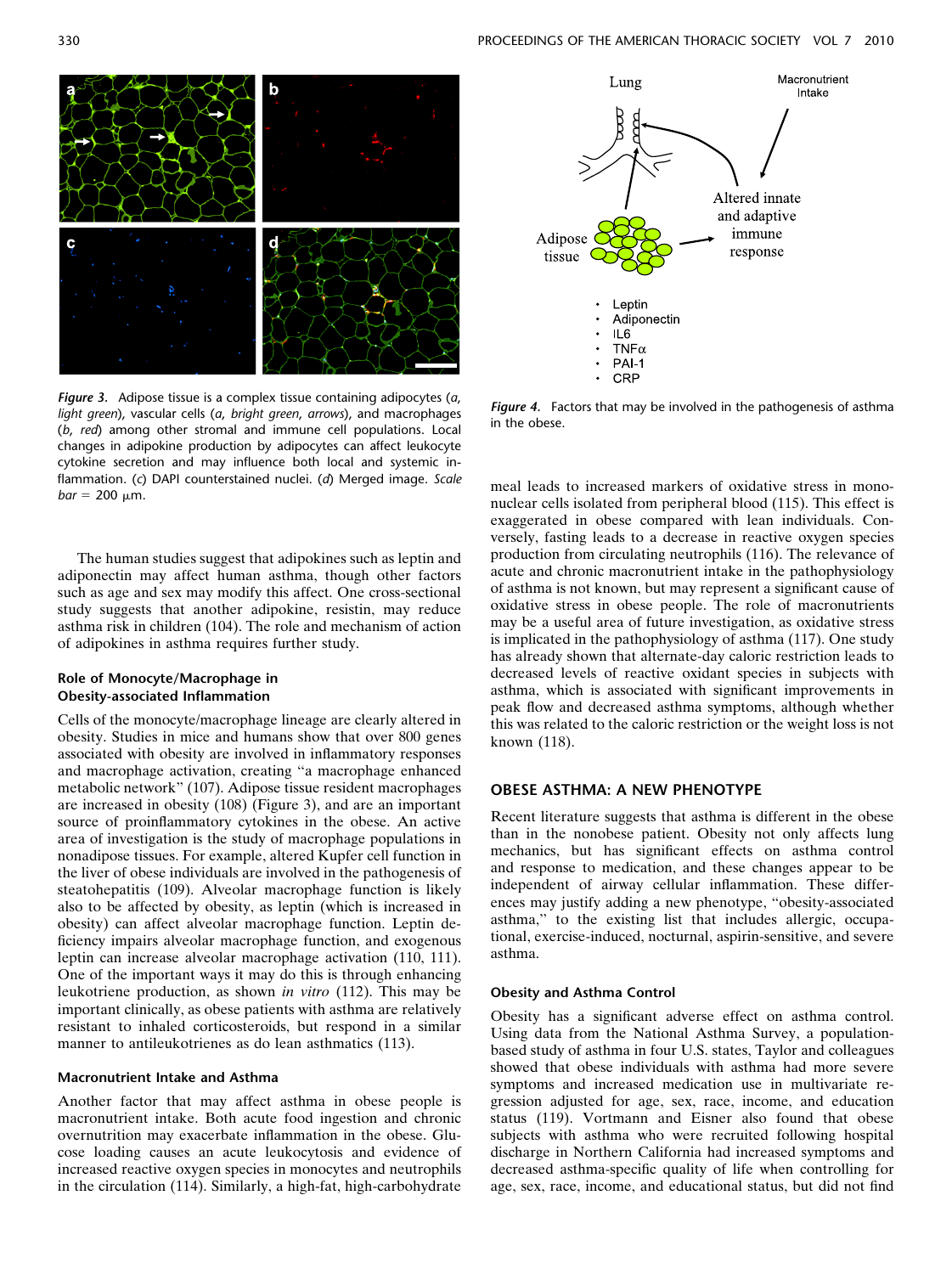increased emergency health care utilization (120). In a crosssectional survey study of health care plan participants in Colorado and the Northwestern United States, Mosen and coworkers showed that obesity has significant adverse effects on symptoms, medication use, and quality of life, and that, in addition, obese individuals with asthma have a 4.6-fold increased risk of hospitalization for asthma compared with nonobese individuals with asthma in multivariate analysis (121). The finding of increased hospitalizations in the obese by Mosen and colleagues contrasts with the finding of similar emergency health care utilization by Vortmann and Eisner. This may be related to the different patient populations; all participants in the study by Vortmann and Eisner had severe asthma and were recruited following a hospitalization for asthma, whereas Mosen and coworkers included individuals with asthma of all disease severities. Therefore, identifying strategies to improve asthma control in the obese should be a research priority in this field.

## Obesity and Airway Inflammation

Although obese individuals with asthma appear to have worse asthma control, the airways do not exhibit increased eosinophilic or neutrophilic inflammation (122, 123). In fact, two studies showed a negative correlation between either waist circumference or BMI, and sputum eosinophil count (28, 31). In addition, weight loss in obese individuals with asthma does not alter airway cellular inflammation, despite significant improvements in clinical measures of asthma (124). There is also no obvious cellular inflammation in the airways of unchallenged obese mice, and obese mice that are allergen sensitized and challenged also have reduced airway eosinophils compared with lean mice (43). The absence of cellular inflammation does not necessarily imply a lack of inflammation. Komakula and colleagues have reported that 8-isoprostane, a marker of oxidative stress, increases with increasing BMI in individuals with asthma (125), and oxidative stress is known to play a role in the pathophysiology of asthma. Future studies are required to identify the pathways that are responsible for asthma in the obese, so as to guide therapeutic intervention.

## Treatment of Asthma in the Obese

Obesity alters responses to asthma medications. Obese patients do not respond as well as normal-weight individuals to inhaled corticosteroids or inhaled corticosteroid/long-acting bronchodilator combination medications (113, 126), and have worsened asthma control with theophylline (127). A retrospective analysis using pooled data from participants in studies of asthma treatment (funded by Merck) found that obese individuals with asthma have attenuated response to inhaled corticiosteroids, but obese and nonobese participants respond in a similar manner to leukotriene modifiers (113). Prospective studies are required to investigate these altered responses to medication. The explanation for this altered response to asthma controller therapy is likely to be more complicated than a difficulty with inhaled drug delivery or differences in airway mechanics, as illustrated by a recent study. Sutherland and coworkers reported that elevated BMI was associated with attenuated in vitro response to glucocorticoids in a well-characterized adult group of individuals with moderate to severe asthma (128). A better understanding of the pathogenesis of asthma in the obese is needed to improve therapies for this population.

An obvious therapeutic intervention that should be evaluated is weight loss. Many studies of surgical and diet-induced weight loss have shown that weight loss in the obese individual with asthma leads to significant improvements in asthma control and lung function (as measured by  $FEV_1$ ,  $FVC$ , and peak flow) (118, 129–135), but this does not appear to correlate with any changes in airway eosinophilic or neutrophilic inflammation, and the effects on airway hyperreactivity are yet to be defined (124). Moreover, weight loss is one of the more difficult clinical interventions to successfully implement.

# CONCLUSIONS AND FUTURE DIRECTIONS

The writing committee summarized the main findings of the workshop and outlined major topics that should be the focus of future research studies.

## Epidemiology

Current knowledge:

- Obesity is significantly associated with both prevalent and incident asthma.
- Over-diagnosis of asthma is similar in obese and lean individuals.

# Future directions:

- Define the natural history of asthma in the obese with longitudinal studies of well-characterized (in terms of both obesity and asthma) participants.
- <sup>d</sup> Determine the effect of obesity and sex on incident and prevalent asthma at different developmental time points (in utero, early childhood, puberty, adult onset).
- <sup>d</sup> Effect of obesity on previously diagnosed asthma compared with asthma developing in the setting of obesity.

# Pathogenesis

Current knowledge:

- The primary effect of obesity on lung function is a reduction in functional residual capacity and expiratory reserve volume. Obesity does not usually cause airway obstruction, and any effects on airway caliber are usually normalized after adjusting for lung volume.
- Obesity has little effect on the severity of airway hyperresponsiveness in subjects with asthma.
- Adipose tissue secretes a large number of proinflammatory cytokines and factors modulating immune function.
- Many factors produced by adipose tissue and dysregulated in obesity have been associated with asthma.
- Macronutrient intake may contribute to oxidative stress and systematic inflammation.

Future directions:

- <sup>d</sup> Investigate the interaction between obesity and both genetic and epigenetic factors on asthma.
- Investigate the role of comorbidities of obesity, such as insulin resistance, sleep apnea, and gastroesophageal reflux, on the development of asthma in the obese.
- Determine the effect of obesity on airway development and structure/function relationships in the lung.
- Determine the effect of obesity on innate and adaptive immunity as it pertains to asthma.
- Understand the role of macronutrients and exercise on the development of asthma in the obese.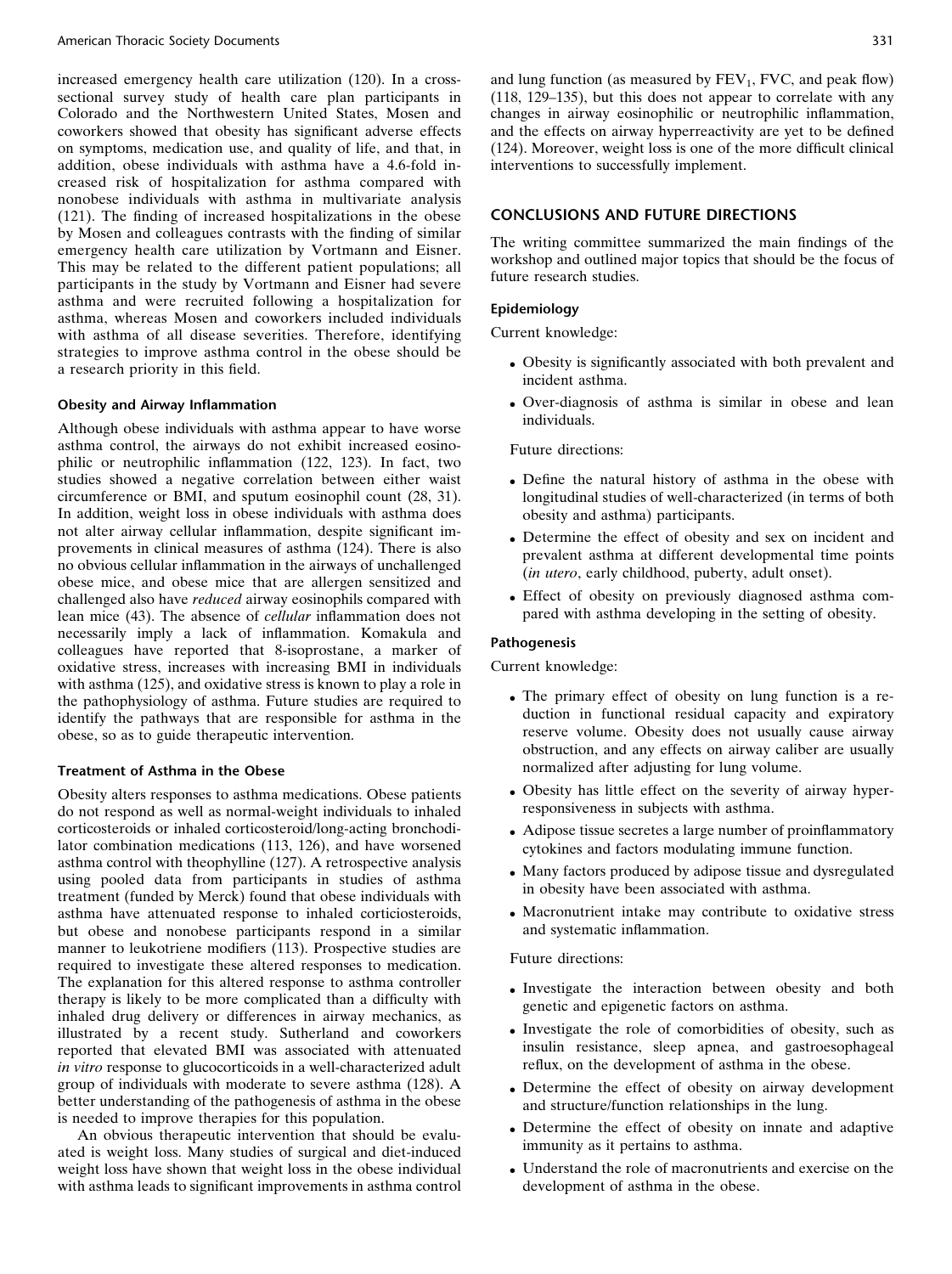## Phenotype and Treatment Response in Asthma

Current knowledge:

- Asthma severity appears to be increased in the obese.
- Response to controller therapy may be altered in obese individuals with asthma.

Future directions:

• Prospective studies of the treatment of asthma in obese individuals with asthma, using multiple outcomes including control, physiology, oxidative stress, and airway inflammation.

This Workshop Report was prepared by an ad hoc subcommittee of the Assembly on Respiratory Structure and Function

Writing Committee: ANNE E. DIXON, M.A., B.M., B.Ch. FERNANDO HOLGUIN, M.D., M.P.H. AKSHAY SOOD, M.D., M.P.H. CHERYL M. SALOME, Ph.D. RICHARD E. PRATLEY, M.D. DAVID A. BEUTHER, M.D. JUAN C. CELEDÓN M.D., Dr.P.H. STEPHANIE A. SHORE, Ph.D.

Author Disclosure: A.E.D. was a consultant to Merck (up to \$1000) and received a research grant from NIH (more than \$100,001). F.H. received research grants from the American Lung Association (\$50,000–100,000) and NIH (more than \$100,001). A.S. served on an advisory board of Merck (\$1001–5000) and received a research grant from the American Lung Association (\$10,001-50,000). C.M.S. received lecture fees from AstraZeneca (up to \$1000) and Merck (\$1001–5000), and research grants from Boehringer Ingelheim (\$50,001–100,000), GlaxoSmith-Kline (\$50,001–100,000), and the National Health and Medical Research Council of Australia (more than \$100,001). R.E.P. served as a consultant to GlaxoSmith-Kline, Merck, Novartis, NovoNordisk and Takeda, and received lecture fees from Merck, Novartis and Takeda (amounts not received); he received research grants from Eli Lilly, GlaxoSmithKline, Mannkind, Merck, Novartis, Pfizer, Roche, Sanofi Aventis, Takeda, and the National Institute of Diabetes and Digestive and Kidney Diseases and National Heart, Lung and Blood Institute (amounts not received); he held stock in Novartis (amount not received). D.A.B. received lecture fees from AstraZeneca (\$50,001–100,000) and a research grant from Merck (\$10,001– 50,000). J.C.C. reported he had nothing to disclose relevant to this manuscript. S.A.S. served on an advisory board of Schering Plough (\$1001–5000), and received lecture fees from Merck (\$1001–5000) and Merck Frosst Canada (up to \$1000); she received a research grant from NIH (more than \$100,001).

The other members of the ad hoc subcommittee were: LOUIS PHILIPPE BOULET, M.D. CHRISTOPHER O'DONNELL, Ph.D. MARC PETERS-GOLDEN, M.D. MONICA KRAFT, M.D. SALLY WENZEL, M.D. QUATYBA HAMID, M.D., Ph.D. PARESH DANDONA, M.B.B.S., D.Phil. GIAMILLA FANTUZZI, Ph.D. ANTHONY FERRANTE, M.D., Ph.D. CHRISTOPHER HUG, M.D., Ph.D.

# References

- 1. Ford ES. The epidemiology of obesity and asthma. J Allergy Clin Immunol 2005;115:897–909.
- 2. Celedon JC, Palmer LJ, Litonjua AA, Weiss ST, Wang B, Fang Z, Xu X. Body mass index and asthma in adults in families of subjects with asthma in Anqing, China. Am J Respir Crit Care Med 2001;164: 1835–1840.
- 3. Braback L, Hjern A, Rasmussen F. Body mass index, asthma and allergic rhinoconjunctivitis in Swedish conscripts: a national cohort study over three decades. Respir Med 2005;99:1010–1014.
- 4. Nystad W, Meyer HE, Nafstad P, Tverdal A, Engeland A. Body mass index in relation to adult asthma among 135,000 Norwegian men and women. Am J Epidemiol 2004;160:969–976.
- 5. Chen Y, Dales R, Krewski D, Breithaupt K. Increased effects of smoking and obesity on asthma among female Canadians: the national population health survey, 1994–1995. Am J Epidemiol 1999;150:255–262.
- 6. Shaheen SO, Sterne JA, Montgomery SM, Azima H. Birth weight, body mass index and asthma in young adults. Thorax 1999;54:396–402.
- 7. Mishra V. Effect of obesity on asthma among adult Indian women. Int J Obes Relat Metab Disord 2004;28:1048–1058.
- 8. Kim S, Camargo CA Jr. Sex-race differences in the relationship between obesity and asthma: the behavioral risk factor surveillance system, 2000. Ann Epidemiol 2003;13:666–673.
- 9. Kronander UN, Falkenberg M, Zetterstrom O. Prevalence and incidence of asthma related to waist circumference and BMI in a Swedish community sample. Respir Med 2004;98:1108–1116.
- 10. Camargo CA Jr, Weiss ST, Zhang S, Willett WC, Speizer FE. Prospective study of body mass index, weight change, and risk of adultonset asthma in women. Arch Intern Med 1999;159:2582–2588.
- 11. Romieu I, Avenel V, Leynaert B, Kauffmann F, Clavel-Chapelon F. Body mass index, change in body silhouette, and risk of asthma in the e3n cohort study. Am J Epidemiol 2003;158:165-174.
- 12. Huovinen E, Kaprio J, Koskenvuo M. Factors associated to lifestyle and risk of adult onset asthma. Respir Med 2003;97:273–280.
- 13. Gunnbjornsdottir MI, Omenaas E, Gislason T, Norrman E, Olin AC, Jogi R, Jensen EJ, Lindberg E, Bjornsson E, Franklin K, et al. Obesity and nocturnal gastro-oesophageal reflux are related to onset of asthma and respiratory symptoms. Eur Respir J 2004;24: 116–121.
- 14. Beckett WS, Jacobs DR Jr, Yu X, Iribarren C, Williams OD. Asthma is associated with weight gain in females but not males, independent of physical activity. Am J Respir Crit Care Med 2001;164:2045–2050.
- 15. Chen Y, Rennie D, Cormier Y, Dosman J. Sex specificity of asthma associated with objectively measured body mass index and waist circumference: the Humboldt study. Chest 2005;128:3048–3054.
- 16. Guerra S, Sherrill DL, Bobadilla A, Martinez FD, Barbee RA. The relation of body mass index to asthma, chronic bronchitis, and emphysema. Chest 2002;122:1256–1263.
- 17. Hancox RJ, Milne BJ, Poulton R, Taylor DR, Greene JM, McLachlan CR, Cowan JO, Flannery EM, Herbison GP, Sears MR. Sex differences in the relation between body mass index and asthma and atopy in a birth cohort. Am J Respir Crit Care Med 2005;171: 440–445.
- 18. Chinn S, Downs SH, Anto JM, Gerbase MW, Leynaert B, de Marco R, Janson C, Jarvis D, Kunzli N, Sunyer J, et al. Incidence of asthma and net change in symptoms in relation to changes in obesity. Eur Respir J 2006;28:763–771.
- 19. Beuther DA, Sutherland ER. Overweight, obesity, and incident asthma: a meta-analysis of prospective epidemiologic studies. Am J Respir Crit Care Med 2007;175:661–666.
- 20. Schachter LM, Peat JK, Salome CM. Asthma and atopy in overweight children. Thorax 2003;58:1031–1035.
- 21. Schachter LM, Salome CM, Peat JK, Woolcock AJ. Obesity is a risk for asthma and wheeze but not airway hyperresponsiveness. Thorax  $2001.56:4 - 8$
- 22. Bustos P, Amigo H, Oyarzun M, Rona RJ. Is there a causal relation between obesity and asthma? Evidence from Chile. Int J Obes (Lond) 2005;29:804–809.
- 23. Huang SL, Shiao G, Chou P. Association between body mass index and allergy in teenage girls in Taiwan. Clin Exp Allergy 1999;29:323–329.
- 24. Chinn S, Jarvis D, Burney P. Relation of bronchial responsiveness to body mass index in the ECRHS. European Community Respiratory Health Survey. Thorax 2002;57:1028–1033.
- 25. Litonjua AA, Sparrow D, Celedon JC, DeMolles D, Weiss ST. Association of body mass index with the development of methacholine airway hyperresponsiveness in men: the normative aging study. Thorax 2002;57:581–585.
- 26. Toelle BG, Peat JK, Salome CM, Mellis CM, Woolcock AJ. Toward a definition of asthma for epidemiology. Am Rev Respir Dis 1992; 146:633–637.
- 27. Ronmark E, Andersson C, Nystrom L, Forsberg B, Jarvholm B, Lundback B. Obesity increases the risk of incident asthma among adults. Eur Respir J 2005;25:282–288.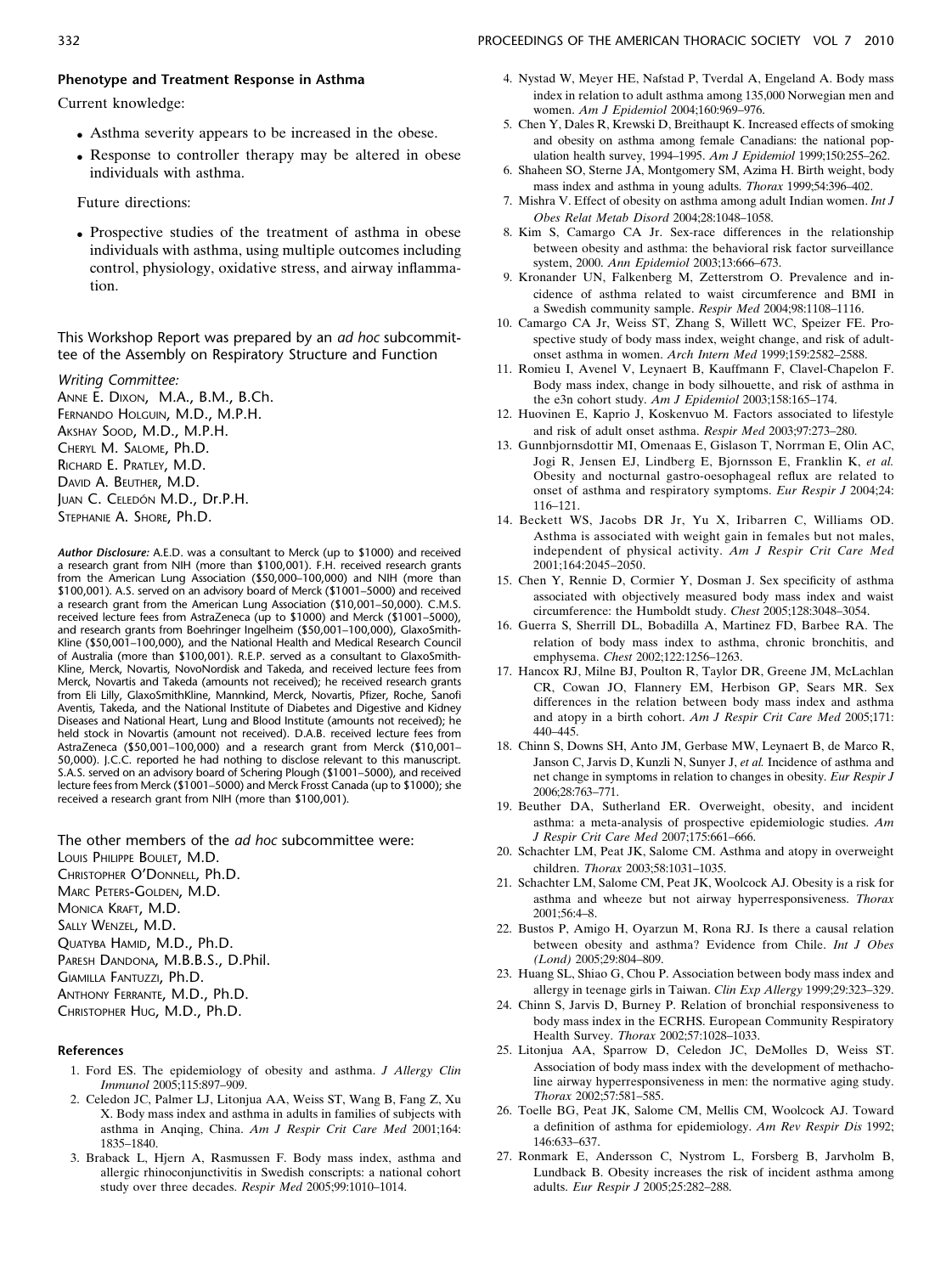- 28. van Veen IH, Ten Brinke A, Sterk PJ, Rabe KF, Bel EH. Airway inflammation in obese and nonobese patients with difficult-to-treat asthma. Allergy 2008;63:570–574.
- 29. Tantisira KG, Weiss ST. Complex interactions in complex traits: obesity and asthma. Thorax 2001;56:ii64–ii73.
- 30. Nicolacakis K, Skowronski ME, Coreno AJ, West E, Nader NZ, Smith RL, McFadden ER Jr. Observations on the physiological interactions between obesity and asthma. J Appl Physiol 2008;105:1533– 1541.
- 31. Lessard A, Turcotte H, Cormier Y, Boulet LP. Obesity and asthma: a specific phenotype? Chest 2008;134:317–323.
- 32. Sutherland TJ, Cowan JO, Taylor DR. Dynamic hyperinflation with bronchoconstriction: differences between obese and nonobese women with asthma. Am J Respir Crit Care Med 2008;177:970–975.
- 33. Sood A, Verhulst SJ, Varma A, Eagleton LE, Henkle JQ, Hopkins-Price P. Association of excess weight and degree of airway responsiveness in asthmatics and non-asthmatics. J Asthma 2006;43:447–452.
- 34. Collins LC, Hoberty PD, Walker JF, Fletcher EC, Peiris AN. The effect of body fat distribution on pulmonary function tests. Chest 1995;107:1298–1302.
- 35. Kopp HP, Kopp CW, Festa A, Krzyzanowska K, Kriwanek S, Minar E, Roka R, Schernthaner G. Impact of weight loss on inflammatory proteins and their association with the insulin resistance syndrome in morbidly obese patients. Arterioscler Thromb Vasc Biol 2003;23: 1042–1047.
- 36. Troy LM, Hunter DJ, Manson JE, Colditz GA, Stampfer MJ, Willett WC. The validity of recalled weight among younger women. Int J Obes Relat Metab Disord 1995;19:570–572.
- 37. Aaron SD, Vandemheen KL, Boulet LP, McIvor RA, Fitzgerald JM, Hernandez P, Lemiere C, Sharma S, Field SK, Alvarez GG, et al. Overdiagnosis of asthma in obese and nonobese adults. Cmaj 2008; 179:1121–1131.
- 38. Shore SA, Rivera-Sanchez YM, Schwartzman IN, Johnston RA. Responses to ozone are increased in obese mice. J Appl Physiol 2003; 95:938–945.
- 39. Lu FL, Johnston RA, Flynt L, Theman TA, Terry RD, Schwartzman IN, Lee A, Shore SA. Increased pulmonary responses to acute ozone exposure in obese db/db mice. Am J Physiol Lung Cell Mol Physiol 2006;290:L856–L865.
- 40. Johnston RA, Theman TA, Shore SA. Augmented responses to ozone in obese carboxypeptidase e-deficient mice. Am J Physiol Regul Integr Comp Physiol 2006;290:R126–R133.
- 41. Johnston RA, Theman TA, Lu FL, Terry RD, Williams ES, Shore SA. Diet-induced obesity causes innate airway hyperresponsiveness to methacholine and enhances ozone-induced pulmonary inflammation. J Appl Physiol 2008;104:1727–1735.
- 42. Shore SA. Obesity and asthma: lessons from animal models. J Appl Physiol 2007;102:516–528.
- 43. Johnston RA, Zhu M, Rivera-Sanchez YM, Lu FL, Theman TA, Flynt L, Shore SA. Allergic airway responses in obese mice. Am J Respir Crit Care Med 2007;176:650–658.
- 44. Bennett WD, Hazucha MJ, Folinsbee LJ, Bromberg PA, Kissling GE, London SJ. Acute pulmonary function response to ozone in young adults as a function of body mass index. Inhal Toxicol 2007;19:1147– 1154.
- 45. Alexeeff SE, Litonjua AA, Suh H, Sparrow D, Vokonas PS, Schwartz J. Ozone exposure and lung function: effect modified by obesity and airways hyperresponsiveness in the VA normative aging study. Chest 2007;132:1890–1897.
- 46. Hallstrand TS, Fischer ME, Wurfel MM, Afari N, Buchwald D, Goldberg J. Genetic pleiotropy between asthma and obesity in a community-based sample of twins. J Allergy Clin Immunol 2005; 116:1235–1241.
- 47. Thomsen SF, Ulrik CS, Kyvik KO, Sorensen TI, Posthuma D, Skadhauge LR, Steffensen I, Backer V. Association between obesity and asthma in a twin cohort. Allergy 2007;62:1199–1204.
- 48. Watson RA, Pride NB. Postural changes in lung volumes and respiratory resistance in subjects with obesity. J Appl Physiol 2005;98: 512–517.
- 49. Sutherland TJ, Goulding A, Grant AM, Cowan JO, Williamson A, Williams SM, Skinner MA, Taylor DR. The effect of adiposity measured by dual-energy X-ray absorptiometry on lung function. Eur Respir J 2008;32:85–91.
- 50. Sampson MG, Grassino AE. Load compensation in obese patients during quiet tidal breathing. J Appl Physiol 1983;55:1269–1276.
- 51. Rubinstein I, Zamel N, DuBarry L, Hoffstein V. Airflow limitation in morbidly obese, nonsmoking men. Ann Intern Med 1990;112:828–832.
- 52. Sin DD, Jones RL, Man SF. Obesity is a risk factor for dyspnea but not for airflow obstruction. Arch Intern Med 2002;162:1477–1481.
- 53. Zerah F, Harf A, Perlemuter L, Lorino H, Lorino AM, Atlan G. Effects of obesity on respiratory resistance. Chest 1993;103:1470– 1476.
- 54. King GG, Brown NJ, Diba C, Thorpe CW, Munoz P, Marks GB, Toelle B, Ng K, Berend N, Salome CM. The effects of body weight on airway calibre. Eur Respir J 2005;25:896–901.
- 55. Shore SA, Johnston RA. Obesity and asthma. Pharmacol Ther 2006; 110:83–102.
- 56. Ding DJ, Martin JG, Macklem PT. Effects of lung volume on maximal methacholine-induced bronchoconstriction in normal humans. J Appl Physiol 1987;62:1324–1330.
- 57. Pelosi P, Croci M, Ravagnan I, Vicardi P, Gattinoni L. Total respiratory system, lung, and chest wall mechanics in sedated-paralyzed postoperative morbidly obese patients. Chest 1996;109:144–151.
- 58. Boulet LP, Turcotte H, Boulet G, Simard B, Robichaud P. Deep inspiration avoidance and airway response to methacholine: influence of body mass index. Can Respir J 2005;12:371-376.
- 59. Salome CM, Munoz PA, Berend N, Thorpe CW, Schachter LM, King GG. Effect of obesity on breathlessness and airway responsiveness to methacholine in non-asthmatic subjects. Int J Obes (Lond) 2008; 32:502–509.
- 60. Seow CY. Myosin filament assembly in an ever-changing myofilament lattice of smooth muscle. Am J Physiol 2005;289:C1363–C1368.
- 61. Fredberg JJ. Airway smooth muscle in asthma: flirting with disaster. Eur Respir J 1998;12:1252–1256.
- 62. Pankow W, Podszus T, Gutheil T, Penzel T, Peter J, Von Wichert P. Expiratory flow limitation and intrinsic positive end-expiratory pressure in obesity. J Appl Physiol 1998;85:1236–1243.
- 63. Pellegrino R, Violante B, Nava S, Rampulla C, Brusasco V, Rodarte JR. Expiratory airflow limitation and hyperinflation during methacholine-induced bronchoconstriction. J Appl Physiol 1993;75: 1720–1727.
- 64. Chapman DG, Berend N, King GG, Salome CM. Increased airway closure is a determinant of airway hyperresponsiveness. Eur Respir J 2008.
- 65. Dellaca RL, Santus P, Aliverti A, Stevenson N, Centanni S, Macklem PT, Pedotti A, Calverley PM. Detection of expiratory flow limitation in COPD using the forced oscillation technique. Eur Respir J 2004; 23:232–240.
- 66. Lundblad LK, Thompson-Figueroa J, Allen GB, Rinaldi L, Norton RJ, Irvin CG, Bates JH. Airway hyperresponsiveness in allergically inflamed mice: the role of airway closure. Am J Respir Crit Care Med 2007;175:768–774.
- 67. Thomson CC, Clark S, Camargo CA Jr. Body mass index and asthma severity among adults presenting to the emergency department. Chest 2003;124:795–802.
- 68. Pratley RE, Wilson C, Bogardus C. Relation of the white blood cell count to obesity and insulin resistance: effect of race and gender. Obes Res 1995;3:563–571.
- 69. Ferrante AW Jr. Obesity-induced inflammation: a metabolic dialogue in the language of inflammation. J Intern Med 2007;262:408–414.
- 70. Shore SA, Schwartzman IN, Mellema MS, Flynt L, Imrich A, Johnston RA. Effect of leptin on allergic airway responses in mice. J Allergy Clin Immunol 2005;115:103–109.
- 71. Shore SA, Terry RD, Flynt L, Xu A, Hug C. Adiponectin attenuates allergen-induced airway inflammation and hyperresponsiveness in mice. J Allergy Clin Immunol 2006;118:389–395.
- 72. Zhang Y, Proenca R, Maffei M, Barone M, Leopold L, Friedman JM. Positional cloning of the mouse obese gene and its human homologue. Nature 1994;372:425–432.
- 73. Maffei M, Halaas J, Ravussin E, Pratley RE, Lee GH, Zhang Y, Fei H, Kim S, Lallone R, Ranganathan S, et al. Leptin levels in human and rodent: measurement of plasma leptin and ob rna in obese and weight-reduced subjects. Nat Med 1995;1:1155-1161.
- 74. Zhang F, Basinski MB, Beals JM, Briggs SL, Churgay LM, Clawson DK, DiMarchi RD, Furman TC, Hale JE, Hsiung HM, et al. Crystal structure of the obese protein leptin-e100. Nature 1997;387: 206–209.
- 75. Myers MG, Cowley MA, Munzberg H. Mechanisms of leptin action and leptin resistance. Annu Rev Physiol 2008;70:537–556.
- 76. Tartaglia LA. The leptin receptor. J Biol Chem 1997;272:6093–6096.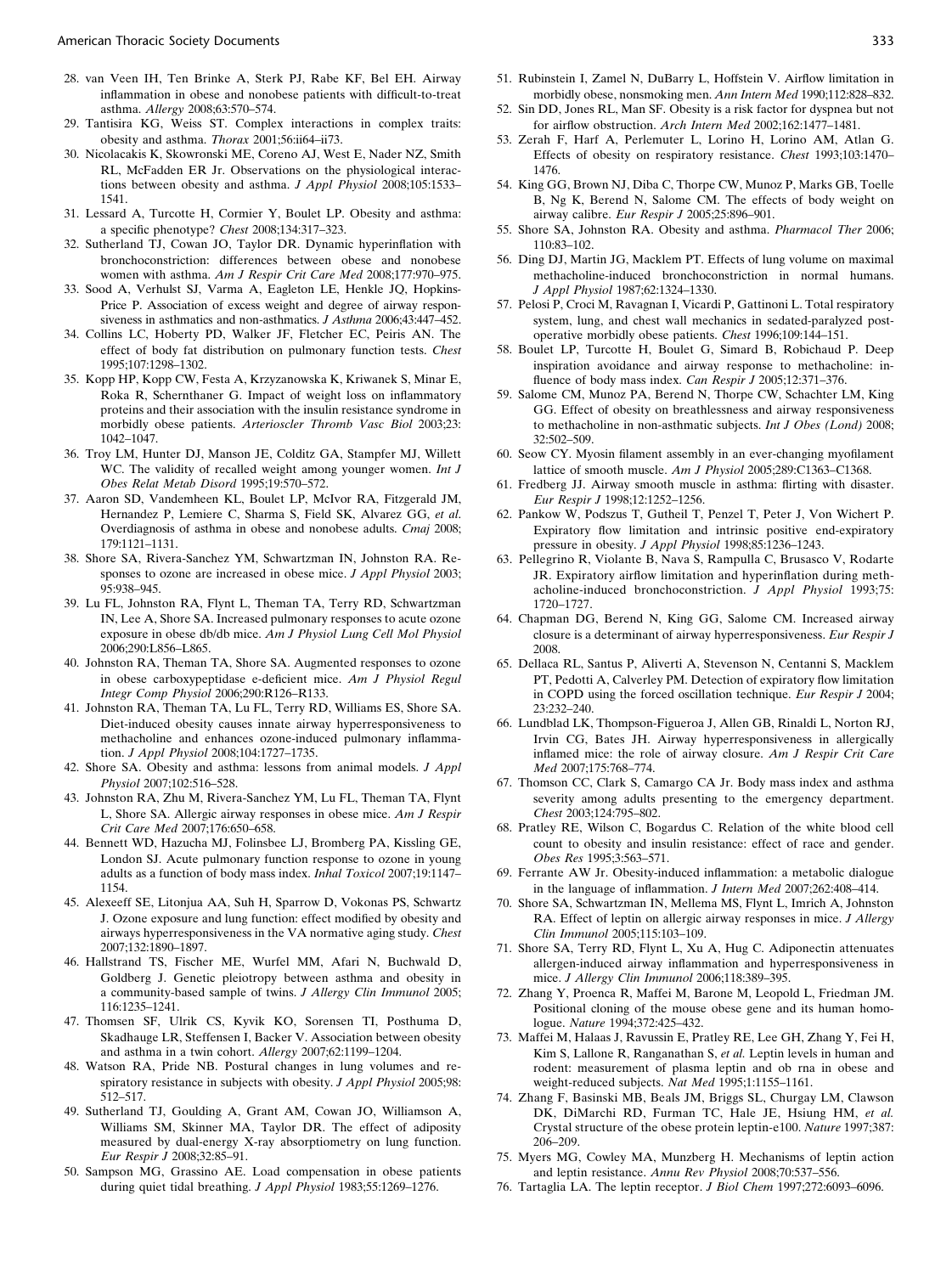- 77. De Rosa V, Procaccini C, Cali G, Pirozzi G, Fontana S, Zappacosta S, La Cava A, Matarese G. A key role of leptin in the control of regulatory T cell proliferation. Immunity 2007;26:241–255.
- 78. Papathanassoglou E, El-Haschimi K, Li XC, Matarese G, Strom T, Mantzoros C. Leptin receptor expression and signaling in lymphocytes: kinetics during lymphocyte activation, role in lymphocyte survival, and response to high fat diet in mice. *J Immunol* 2006;176: 7745–7752.
- 79. Stefanou N, Satra M, Papanikolaou V, Kalala F, Gatselis N, Germenis A, Dalekos GN, Tsezou A. Leptin receptor isoforms mrna expression in peripheral blood mononuclear cells from patients with chronic viral hepatitis. Exp Biol Med (Maywood) 2006;231:1653–1663.
- 80. Conus S, Bruno A, Simon HU. Leptin is an eosinophil survival factor. J Allergy Clin Immunol 2005;116:1228–1234.
- 81. Zarkesh-Esfahani H, Pockley AG, Wu Z, Hellewell PG, Weetman AP, Ross RJ. Leptin indirectly activates human neutrophils via induction of TNF-alpha. J Immunol 2004;172:1809–1814.
- 82. Zarkesh-Esfahani H, Pockley G, Metcalfe RA, Bidlingmaier M, Wu Z, Ajami A, Weetman AP, Strasburger CJ, Ross RJ. High-dose leptin activates human leukocytes via receptor expression on monocytes. J Immunol 2001;167:4593–4599.
- 83. Hsu A, Aronoff DM, Phipps J, Goel D, Mancuso P. Leptin improves pulmonary bacterial clearance and survival in ob/ob mice during pneumococcal pneumonia. Clin Exp Immunol 2007;150:332–339.
- 84. Loffreda S, Yang SQ, Lin HZ, Karp CL, Brengman ML, Wang DJ, Klein AS, Bulkley GB, Bao C, Noble PW, et al. Leptin regulates proinflammatory immune responses. FASEB J 1998;12:57–65.
- 85. Gainsford T, Willson TA, Metcalf D, Handman E, McFarlane C, Ng A, Nicola NA, Alexander WS, Hilton DJ. Leptin can induce proliferation, differentiation, and functional activation of hemopoietic cells. Proc Natl Acad Sci USA 1996;93:14564–14568.
- 86. Santos-Alvarez J, Goberna R, Sanchez-Margalet V. Human leptin stimulates proliferation and activation of human circulating monocytes. Cell Immunol 1999;194:6–11.
- 87. Caldefie-Chezet F, Poulin A, Tridon A, Sion B, Vasson MP. Leptin: a potential regulator of polymorphonuclear neutrophil bactericidal action? J Leukoc Biol 2001;69:414–418.
- 88. Caldefie-Chezet F, Poulin A, Vasson MP. Leptin regulates functional capacities of polymorphonuclear neutrophils. Free Radic Res 2003; 37:809–814.
- 89. Bruno A, Conus S, Schmid I, Simon HU. Apoptotic pathways are inhibited by leptin receptor activation in neutrophils. J Immunol 2005;174:8090–8096.
- 90. Wong CK, Cheung PF, Lam CW. Leptin-mediated cytokine release and migration of eosinophils: implications for immunopathophysiology of allergic inflammation. Eur J Immunol 2007;37:2337–2348.
- 91. Hasenkrug KJ. The leptin connection: regulatory T cells and autoimmunity. Immunity 2007;26:143–145.
- 92. Siegmund B, Lehr HA, Fantuzzi G. Leptin: a pivotal mediator of intestinal inflammation in mice. Gastroenterology 2002;122:2011–2025.
- 93. Siegmund B, Sennello JA, Jones-Carson J, Gamboni-Robertson F, Lehr HA, Batra A, Fedke I, Zeitz M, Fantuzzi G. Leptin receptor expression on T lymphocytes modulates chronic intestinal inflammation in mice. Gut 2004;53:965–972.
- 94. Yang WS, Lee WJ, Funahashi T, Tanaka S, Matsuzawa Y, Chao CL, Chen CL, Tai TY, Chuang LM. Weight reduction increases plasma levels of an adipose-derived anti-inflammatory protein, adiponectin. J Clin Endocrinol Metab 2001;86:3815–3819.
- 95. Kern PA, Di Gregorio GB, Lu T, Rassouli N, Ranganathan G. Adiponectin expression from human adipose tissue: relation to obesity, insulin resistance, and tumor necrosis factor-alpha expression. Diabetes 2003;52:1779–1785.
- 96. Tsao TS, Tomas E, Murrey HE, Hug C, Lee DH, Ruderman NB, Heuser JE, Lodish HF. Role of disulfide bonds in acrp30/adiponectin structure and signaling specificity: different oligomers activate different signal transduction pathways. J Biol Chem 2003;278:50810– 50817.
- 97. Schraw T, Wang ZV, Halberg N, Hawkins M, Scherer PE. Plasma adiponectin complexes have distinct biochemical characteristics. Endocrinology 2008;149:2270–2282.
- 98. Hug C, Wang J, Ahmad NS, Bogan JS, Tsao TS, Lodish HF. T-cadherin is a receptor for hexameric and high-molecular-weight forms of acrp30/adiponectin. Proc Natl Acad Sci USA 2004;101:10308–10313.
- 99. Yamauchi T, Nio Y, Maki T, Kobayashi M, Takazawa T, Iwabu M, Okada-Iwabu M, Kawamoto S, Kubota N, Kubota T, et al. Targeted

disruption of adipor1 and adipor2 causes abrogation of adiponectin binding and metabolic actions. Nat Med 2007;13:332–339.

- 100. Sood A, Ford ES, Camargo CA Jr. Association between leptin and asthma in adults. Thorax 2006;61:300–305.
- 101. Sood A, Cui X, Qualls C, Beckett WS, Gross MD, Steffes MW, Smith LJ, Jacobs DR. Association between asthma and serum adiponectin concentration in women. Thorax 2008.
- 102. Nagel G, Koenig W, Rapp K, Wabitsch M, Zoellner I, Weiland SK. Associations of adipokines with asthma, rhinoconjunctivitis, and eczema in German schoolchildren. Pediatr Allergy Immunol 2008.
- 103. Guler N, Kirerleri E, Ones U, Tamay Z, Salmayenli N, Darendeliler F. Leptin: does it have any role in childhood asthma? J Allergy Clin Immunol 2004;114:254–259.
- 104. Kim KW, Shin YH, Lee KE, Kim ES, Sohn MH, Kim KE. Relationship between adipokines and manifestations of childhood asthma. Pediatr Allergy Immunol 2008.
- 105. Rothenbacher D, Weyermann M, Fantuzzi G, Brenner H. Adipokines in cord blood and risk of wheezing disorders within the first two years of life. Clin Exp Allergy 2007;37:1143–1149.
- 106. Sood A, Qualls C, Seagrave J, Stidley C, Berwick M, Archibeque T, Schuyler M. Adipokine-asthma association: does lung "talk" to adipose tissue? Am J Respir Crit Care Med 2008;177:A832.
- 107. Chen Y, Zhu J, Lum PY, Yang X, Pinto S, MacNeil DJ, Zhang C, Lamb J, Edwards S, Sieberts SK, et al. Variations in DNA elucidate molecular networks that cause disease. Nature 2008;452:429–435.
- 108. Weisberg SP, McCann D, Desai M, Rosenbaum M, Leibel RL, Ferrante AW Jr. Obesity is associated with macrophage accumulation in adipose tissue. J Clin Invest 2003;112:1796-1808.
- 109. Diehl AM. Nonalcoholic steatosis and steatohepatitis iv: nonalcoholic fatty liver disease abnormalities in macrophage function and cytokines. Am J Physiol Gastrointest Liver Physiol 2002;282:G1–G5.
- 110. Mancuso P, Gottschalk A, Phare SM, Peters-Golden M, Lukacs NW, Huffnagle GB. Leptin-deficient mice exhibit impaired host defense in gram-negative pneumonia. J Immunol 2002;168:4018–4024.
- 111. Mancuso P, Huffnagle GB, Olszewski MA, Phipps J, Peters-Golden M. Leptin corrects host defense defects after acute starvation in murine pneumococcal pneumonia. Am J Respir Crit Care Med 2006;173: 212–218.
- 112. Mancuso P, Canetti C, Gottschalk A, Tithof PK, Peters-Golden M. Leptin augments alveolar macrophage leukotriene synthesis by increasing phospholipase activity and enhancing group ivc ipla2 (cpla2gamma) protein expression. Am J Physiol Lung Cell Mol Physiol 2004;287:L497–L502.
- 113. Peters-Golden M, Swern A, Bird SS, Hustad CM, Grant E, Edelman JM. Influence of body mass index on the response to asthma controller agents. Eur Respir J 2006;27:495–503.
- 114. Mohanty P, Hamouda W, Garg R, Aljada A, Ghanim H, Dandona P. Glucose challenge stimulates reactive oxygen species (ROS) generation by leucocytes. J Clin Endocrinol Metab 2000;85:2970–2973.
- 115. Patel C, Ghanim H, Ravishankar S, Sia CL, Viswanathan P, Mohanty P, Dandona P. Prolonged reactive oxygen species generation and nuclear factor-kappaB activation after a high-fat, high-carbohydrate meal in the obese. J Clin Endocrinol Metab 2007;92:4476–4479.
- 116. Dandona P, Mohanty P, Ghanim H, Aljada A, Browne R, Hamouda W, Prabhala A, Afzal A, Garg R. The suppressive effect of dietary restriction and weight loss in the obese on the generation of reactive oxygen species by leukocytes, lipid peroxidation, and protein carbonylation. J Clin Endocrinol Metab 2001;86:355–362.
- 117. Riedl MA, Nel AE. Importance of oxidative stress in the pathogenesis and treatment of asthma. Curr Opin Allergy Clin Immunol 2008;8: 49–56.
- 118. Johnson JB, Summer W, Cutler RG, Martin B, Hyun DH, Dixit VD, Pearson M, Nassar M, Telljohann R, Maudsley S, et al. Alternate day calorie restriction improves clinical findings and reduces markers of oxidative stress and inflammation in overweight adults with moderate asthma. Free Radic Biol Med 2007;42:665–674.
- 119. Taylor B, Mannino D, Brown C, Crocker D, Twum-Baah N, Holguin F. Body mass index and asthma severity in the national asthma survey. Thorax 2008;63:14–20.
- 120. Vortmann M, Eisner MD. BMI and health status among adults with asthma. Obesity (Silver Spring) 2008;16:146–152.
- 121. Mosen DM, Schatz M, Magid DJ, Camargo CA, Jr. The relationship between obesity and asthma severity and control in adults. J Allergy Clin Immunol 2008;122:507–511 e506.
- 122. Sutherland TJ, Cowan JO, Young S, Goulding A, Grant AM, Williamson A, Brassett K, Herbison GP, Taylor DR. The association between